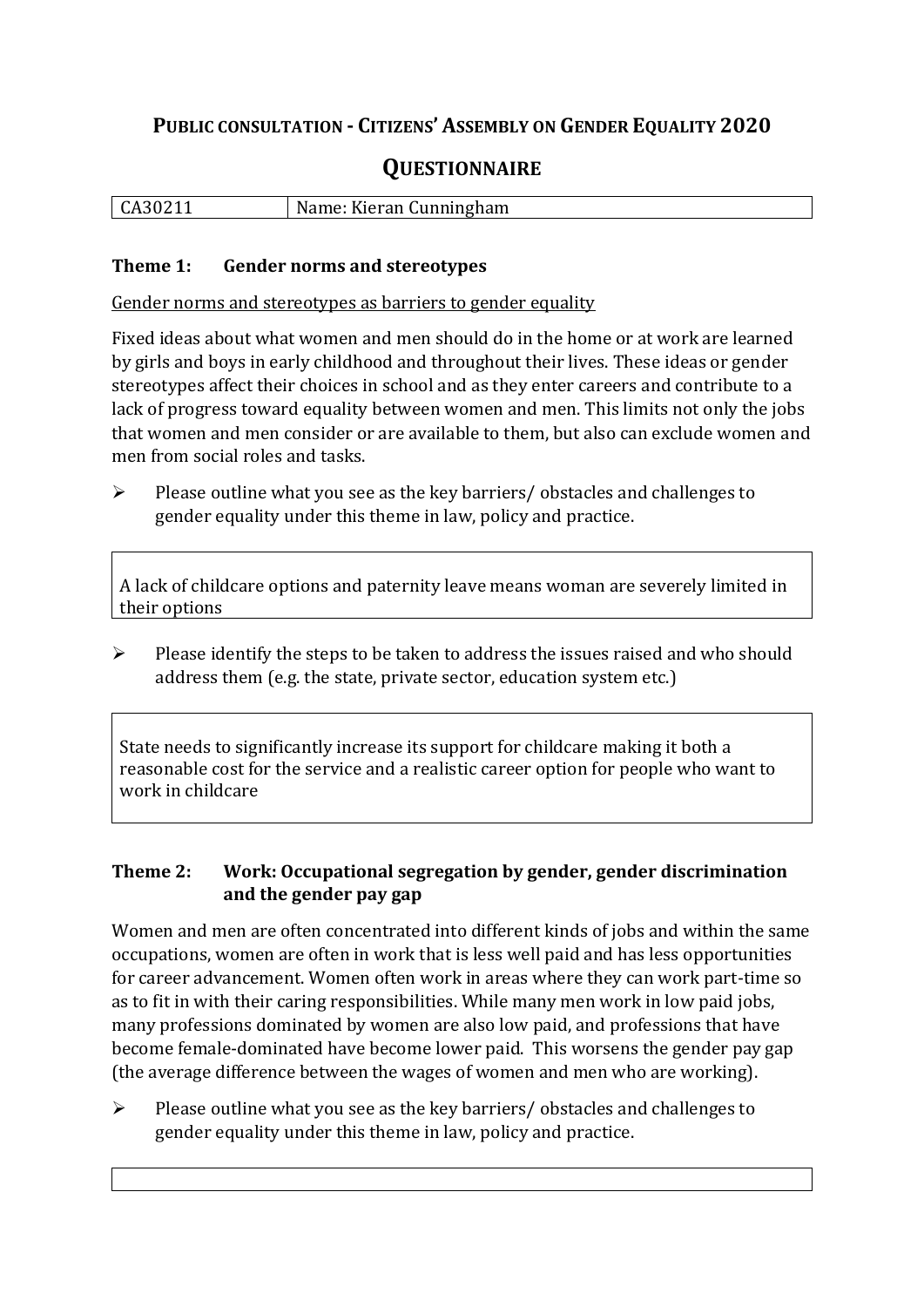a lack of child care options means woman can choose more flexible work practices which limit earning potential

➢ Please identify the steps to be taken to address the issues raised and who should address them (e.g. the state, private sector, education system etc.)

### the state needs to invest in childcare services

### **Theme 3. Care, paid and unpaid, as a social and family responsibility**

Care -- the social responsibility of care and women and men's co responsibility for care, especially within the family

Women remain disproportionately responsible for unpaid care and often work in poorly paid care work. For working parents or [lone parents,](https://aran.library.nuigalway.ie/bitstream/handle/10379/6044/Millar_and_Crosse_Activation_Report.pdf?sequence=1&isAllowed=y) balancing paid work with parenting and or caring for older and dependent adults presents significant challenges. Women are [most disadvantaged by these challenges,](https://eige.europa.eu/gender-equality-index/game/IE/W) yet men also suffer from lack of opportunities to share parenting and caring roles. Despite recent legislation and policy initiatives to support early years parental care, [inequalities in the distribution of unpaid](https://www.ihrec.ie/app/uploads/2019/07/Caring-and-Unpaid-Work-in-Ireland_Final.pdf)  [care](https://www.ihrec.ie/app/uploads/2019/07/Caring-and-Unpaid-Work-in-Ireland_Final.pdf) continue between women and men. The cost of childcare has been identified as a particular barrier to work for women alongside responsibilities of caring for older relatives and dependent adults.

➢ Please outline what you see as the key barriers/ obstacles and challenges to gender equality under this them in law, policy and practice.

The policies tondate do not go far enough. Paternity leave is limited in time and imvolves serious reduction in pay. This prevents men from supporting care as much as they could

 $\triangleright$  Please identify the steps to be taken to address the issues raised and who should address theme (e.g. the state, private sector, education system etc.)

expand the paternity leave laws closer to the maternity entitlements. This would encourage splitting the caring role

#### **Theme 4: Women's access to, and representation in, public life and decision making**

Ensure women's participation and representation in decision-making and leadership in the workplace, political and public life